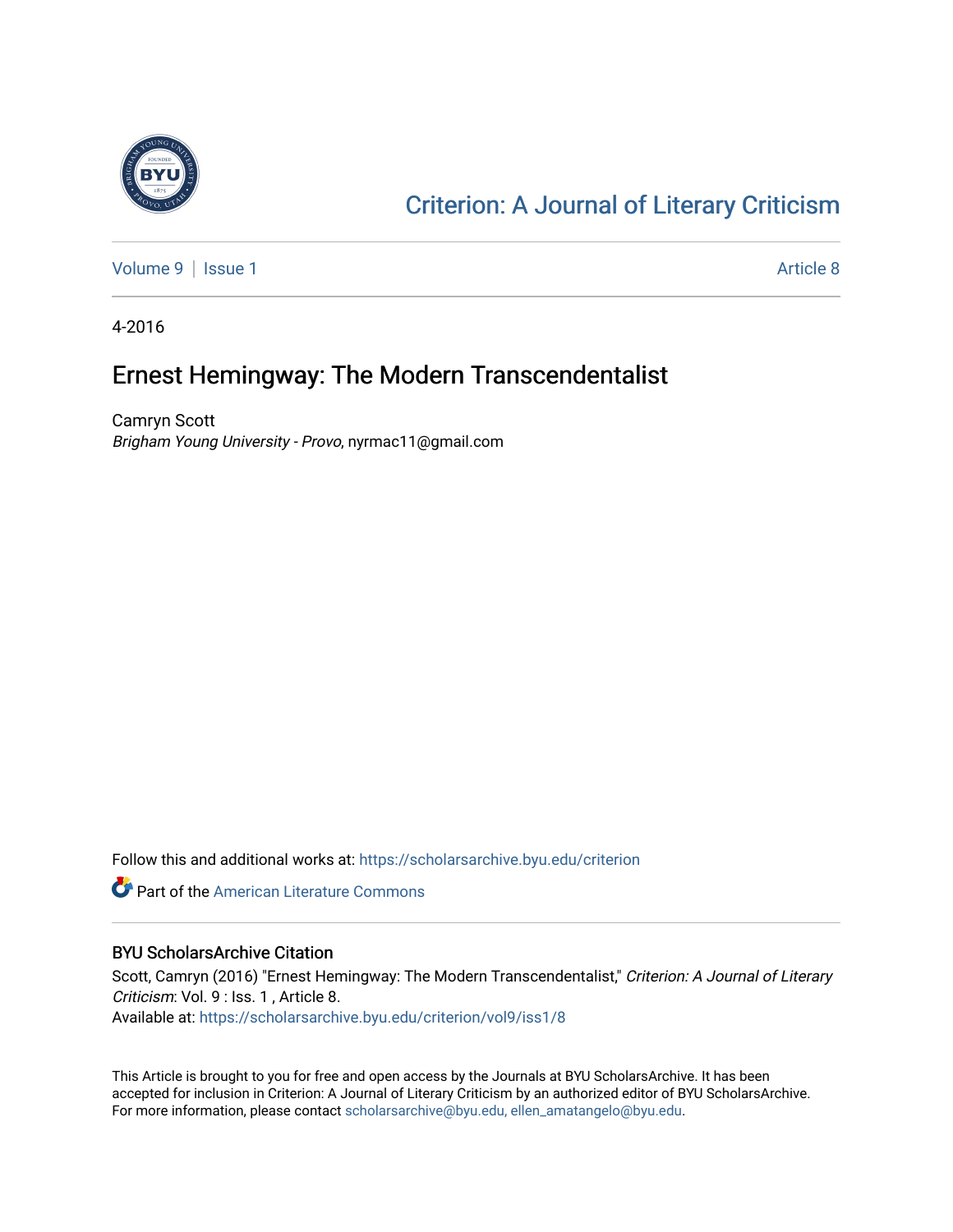# *Ernest Hemingway:*

The Modern Transcendentalist

*Camryn Scott*

The childhood of Ernest Hemingway was one of opposites. Growing up in Oak Park, Illinois, the "genteel, strait-laced, rigidly Protestant" suburb of Chicago, he was poked and prodded by his parents to adhere to the strict, respectable, and elite expectations of town residents (Meyers 4). This atmosphere existed because of the church, which was "the dominant influence" both "in the town and in the Hemingway household" (5). Yet each summer of his youth, beginning when he was seven weeks old, Hemingway left "the stuffy culture" of his hometown by going to stay at the family cottage on Walloon Lake in northern Michigan (17). These trips into the wilderness were liberating for the boy, who found great pleasure in learning to fish, hunt, and explore the natural world, far removed from the town that seemed so stifling. Perhaps because of the atmosphere of Oak Park, Hemingway developed a deep love of nature. I believe he would echo Ralph Waldo Emerson's claim that "In the wilderness, I find something more dear and connate than in streets or villages" (5). It became his escape from expectation, from the stormy relationship he had with his mother, and the place he would return to again and again in his writing. Because of this dichotomy of place he experienced in his childhood, the settings he later created in his writing, and especially those of nature, are incredibly rich and full of meaning.

"Place-centered criticism," as scholar Laura Godfrey calls it, forms a longstanding discussion in Hemingway scholarship that continues to draw wide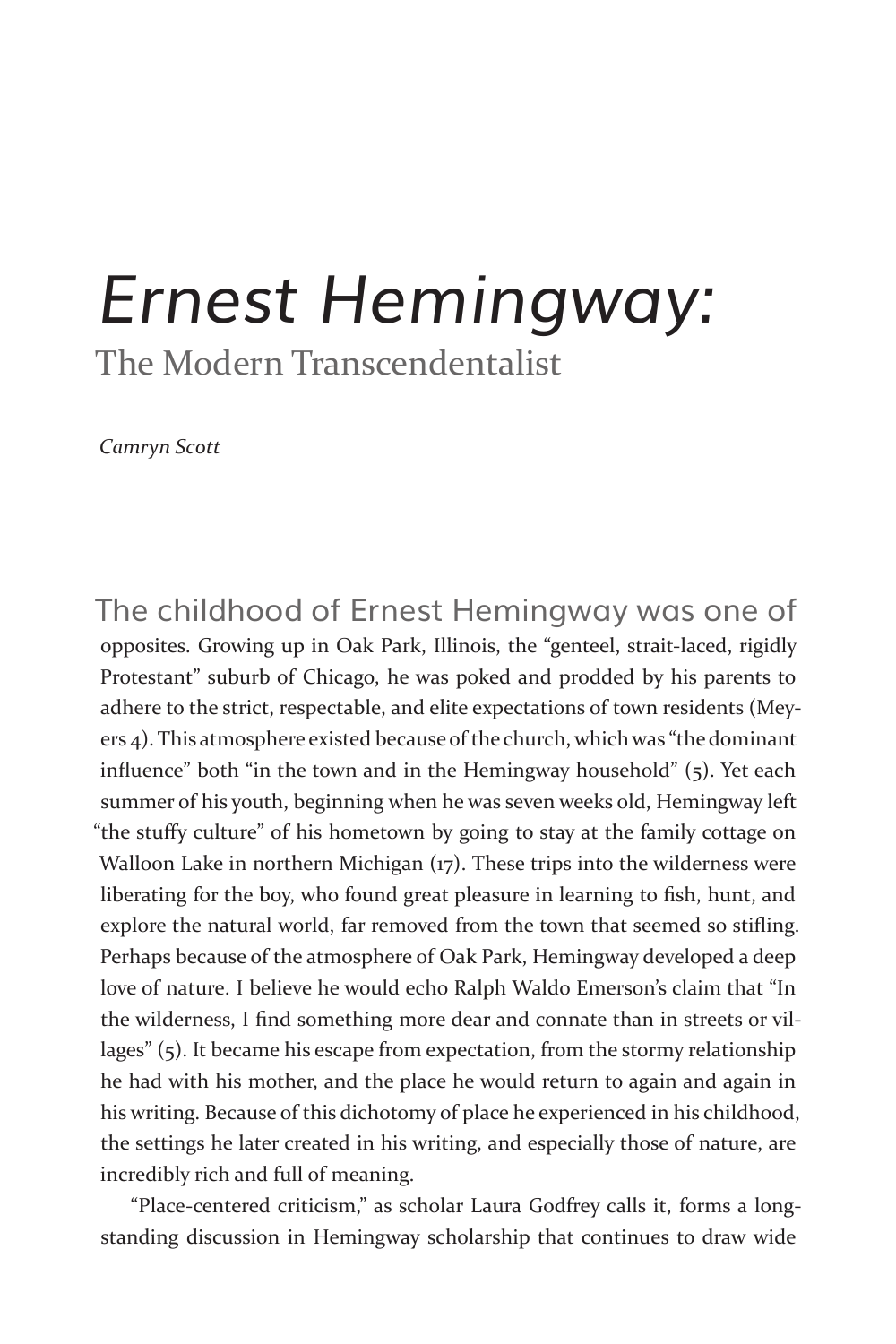#### Criterion

opinions and interpretations of the landscapes he created. I believe his landscapes continue to captivate us because, as Godfrey says, "Geography and place lie at the heart of Hemingway's art, as they did in his life" (48). But most critics, like Godfrey, are more interested in talking about setting generally. They narrow in on the specific setting of a particular work and discuss its meaning and function. And while nature inevitably forms a part of their arguments, as it shows up in so many of Hemingway's major works, it is never the focus. This leaves a hole in "place-centered" Hemingway scholarship that needs to be filled, specifically regarding his treatment of nature across multiple texts. For many of his characters, the wilderness is the place for healing, reflection, and peace, much like it was for the nineteenth-century transcendentalists of New England. I propose that Hemingway created a modern version of transcendentalism, at least in terms of his portrayal of wilderness in his works, which pointed to nature as the only place where solace and the hope of rejuvenation could be found amidst the war, disillusionment, and depression of the early twentieth century.

In order to understand Hemingway's transcendental revival, we must first comprehend the transcendental ideal of nature. No better text exists for this endeavor than Emerson's essay "Nature," where he, as the voice of the original movement, articulates the ideas that formed the foundation of transcendentalism. Published in 1836, "Nature" was written during a tumultuous time in American history. With increasingly violent tensions mounting over slavery, as well as the encroaching influence of the industrial revolution on the land, Emerson retreated ideologically to the woods. And there he found a place "unchanged by man," where his senses could be "truly adjusted to each other," and he could be healed by nature's "medicinal" power (2, 4, 9). Shielded by the outstretched arms of noble trees, Emerson says, "I feel that nothing can befall me in life . . . which nature cannot repair" (4). But not only is nature a place of healing and rejuvenation for Emerson, it is also a place where understanding can be found and ultimately, where spiritual, emotional, and intellectual transcendence can occur. He refers to nature as "the vehicle of thought" and "the symbol of the spirit," where one can come and be "gradually restored to perfect sight" (14, 46). It is not strange then that Hemingway, who as a young man saw death and destruction as an ambulance truck driver in World War I, left the front lines with legs full of shrapnel, and lived in a world scarred not once, but twice by war, also turned to nature both in his life and in his writing. And the two best examples of Hemingway's transcendentalism come from characters who also seek solace in the wilderness after traumatic experiences in the war.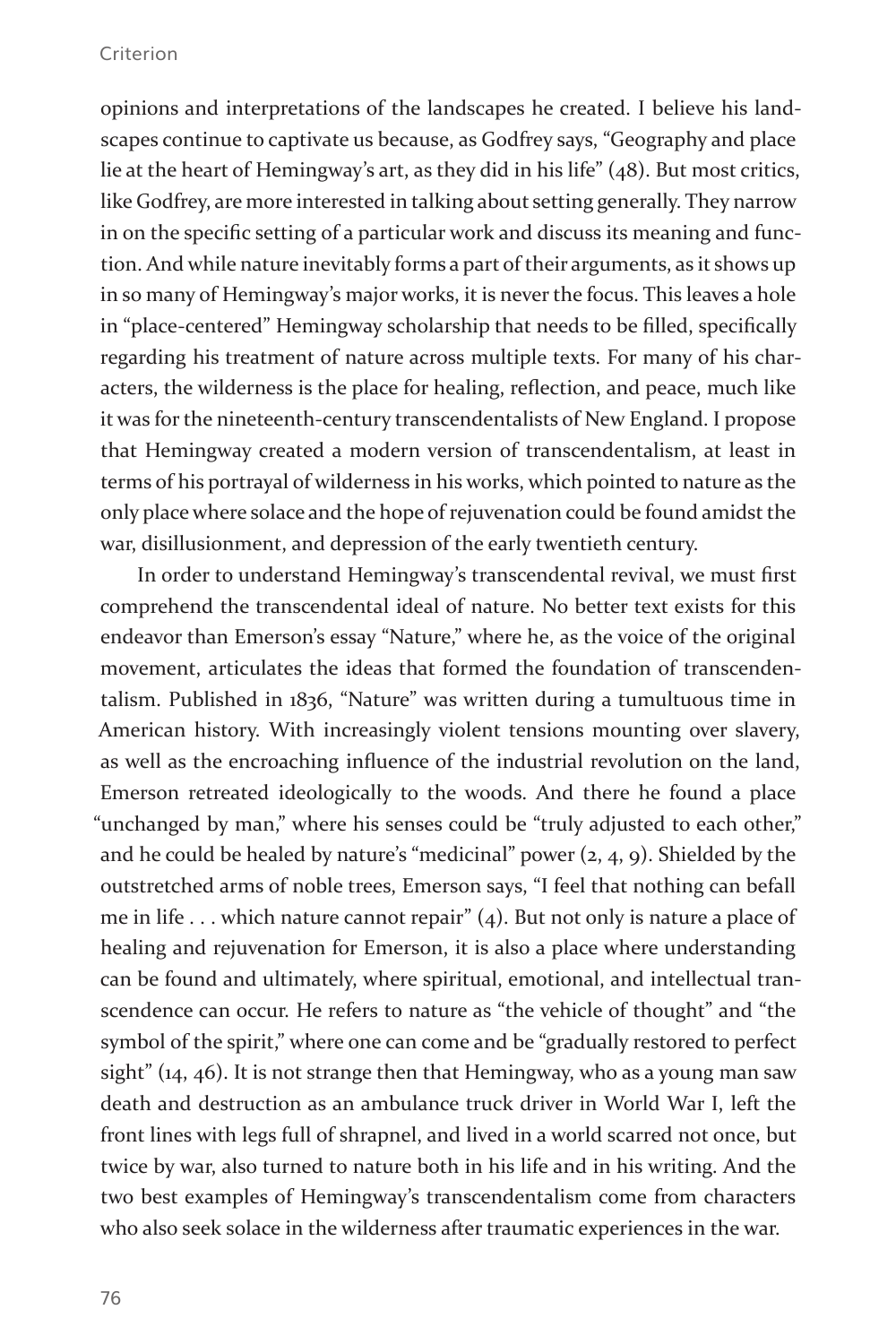While on a trip to Spain with a dysfunctional group of friends in the novel *The Sun Also Rises*, former soldier Jake Barnes decides to leave the city and go fishing in the wilderness. Hemingway gives us clues that this place will be a transcendent landscape even before Jake gets there, by describing the land he is leaving behind as "brown" and "barren," where there "was no grass beside the road" (113–114). He also uses the word "up" repeatedly in these passages. Jake explains to a man in a bar that he is going "Up to Burguete to fish" (113). Their bus goes "up the road" several times and, if it wasn't obvious enough, Jake then remarks that the place he is going is "high" and "must be twelve hundred metres" (114). The closer Jake gets to his fishing spot, the greater the incline is, and the thicker and greener the woods become (122). By employing this language, Hemingway suggests that Jake's natural destination will help him to rise above his physical and emotional wounds obtained in the war.

He stays for a week, fishing and relaxing and enjoying himself in the wilderness, until telegrams from his friends inform him of their arrival in Pamplona and compel him to leave the beautiful, green landscapes of Burguete and accompany them to the fiesta. Like Emerson, it appears Jake could agree that "To the body and mind which have been cramped by noxious work or company, nature is medicinal," as he is surrounded by very noxious company indeed (9). Each damaged in some way by the war, they all drink relentlessly and seek fulfillment in sexual encounters, chasing after things that will not bring them the peace they desire. Though Jake drinks heavily as well, he also chooses to seek healing and solace in the wilderness. He chases the "nobler want of man...served by nature," which Emerson says is "the love of Beauty," while his friends pursue the base, carnal desires of man (8). Hemingway juxtaposes the violent, pitiful, and self-destructive actions of Jake's associates, which make up the rest of the novel, with the small, tranquil passage of him going fishing in the mountains to show us that spending time in the wilderness is the only way that a sort of peace can be obtained after such destruction. But Jake is not the only character of Hemingway's who comes home from the war and finds himself drawn to the forest, and in the short story "Big Two-Hearted River," the transcendental message is more noticeable, and therefore more powerful.

One of the reasons this story is the best example of Hemingway's new transcendentalism is because the action of the story both begins and ends with the shell-shocked Nick Adams alone in nature. With the entire focus of the story on Nick Adams and his experiences in the wilderness, unlike *The Sun Also Rises*  where many other settings and issues are emphasized over Jake's brief vignette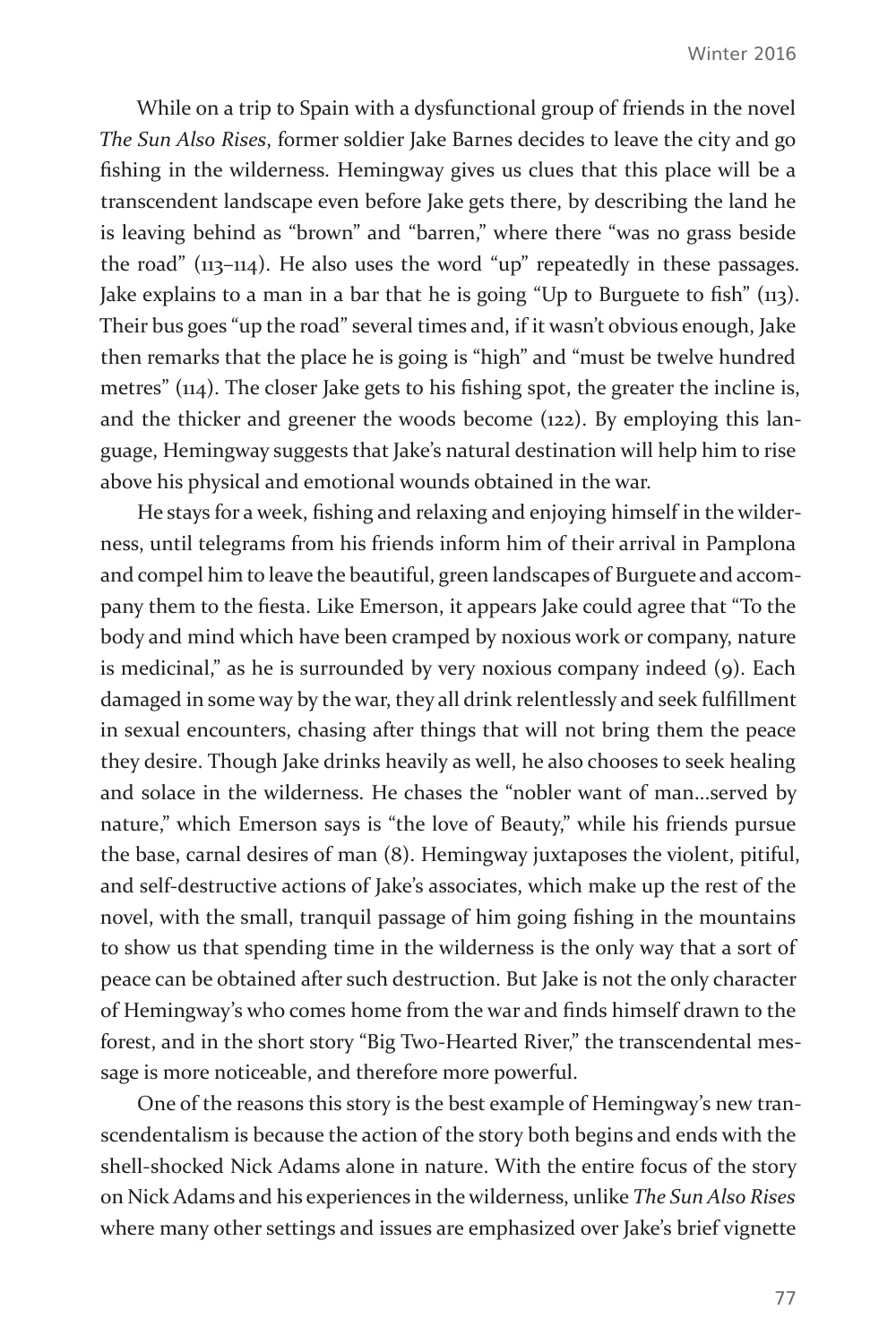#### Criterion

in the mountains, Hemingway is able to provide a greater amount of detail, pointing more directly to transcendentalism and offering closer evidence of Nick's inner turmoil. And with this detail, we see that the similarities between Nick's actions and the pioneers of the original transcendental movement are striking.

Like a modern-day Emerson or Henry David Thoreau, Nick wanders through the wilderness carrying all the necessities for survival upon his back. He reverts to the simpler state, stripped of the irrelevant possessions that the transcendentalists shunned. "He felt he had left everything behind" (Hemingway 164). Nick feels comfortable in his natural setting, not needing "to get his map out," for "he [knows] where he [is] from the position of the river" and keeps "his direction by the sun" (165). But this is no ordinary leisure trip through the woods—Nick has been wounded emotionally in the war and is seeking healing and rejuvenation. While Hemingway does not explicitly say this, he provides many references to the damage Nick has suffered.

First, the land he walks on, that he used to know as a child, is "burned over and changed" (164). Like this land, Nick was literally burned and scarred in the war, causing him to be a different man. He is like the grasshoppers along the trails that "had all turned black from living in the burnt-over land" (165). Nick can also be compared to the trout he studies so carefully in the water who are "keeping themselves steady in the current with wavering fins," and "holding steady in the fast water" (163). He, too, is wavering in a current of pain and terrifying memory, struggling desperately to swim normally among those around him who cannot comprehend the damage he has suffered. Because of his dreadful experience in the war, he has become a broken shell of a man in the grasp of society's problems. He has lost himself—lost what makes him an individual. But despite this ongoing struggle, shown in the short, repetitive sentences Hemingway uses when giving us glimpses into Nick's suppressed mind (167), the important part is that he is still there, still existing, just like the grasshoppers.

Though they are forever changed by traumatic experiences, both Nick and the blackened insects are still alive and able to find their place within nature. Hemingway does not gloss over the individual side-effects caused by the atrocities of war—he never fails to remind us of them—but a feeling of hope pervades the narrative, and we are drawn to the conclusion that Nick's time in the wilderness will help, for "He was there, in the good place" (167), the "medicinal" place Emerson prescribes for "the body and mind which have been cramped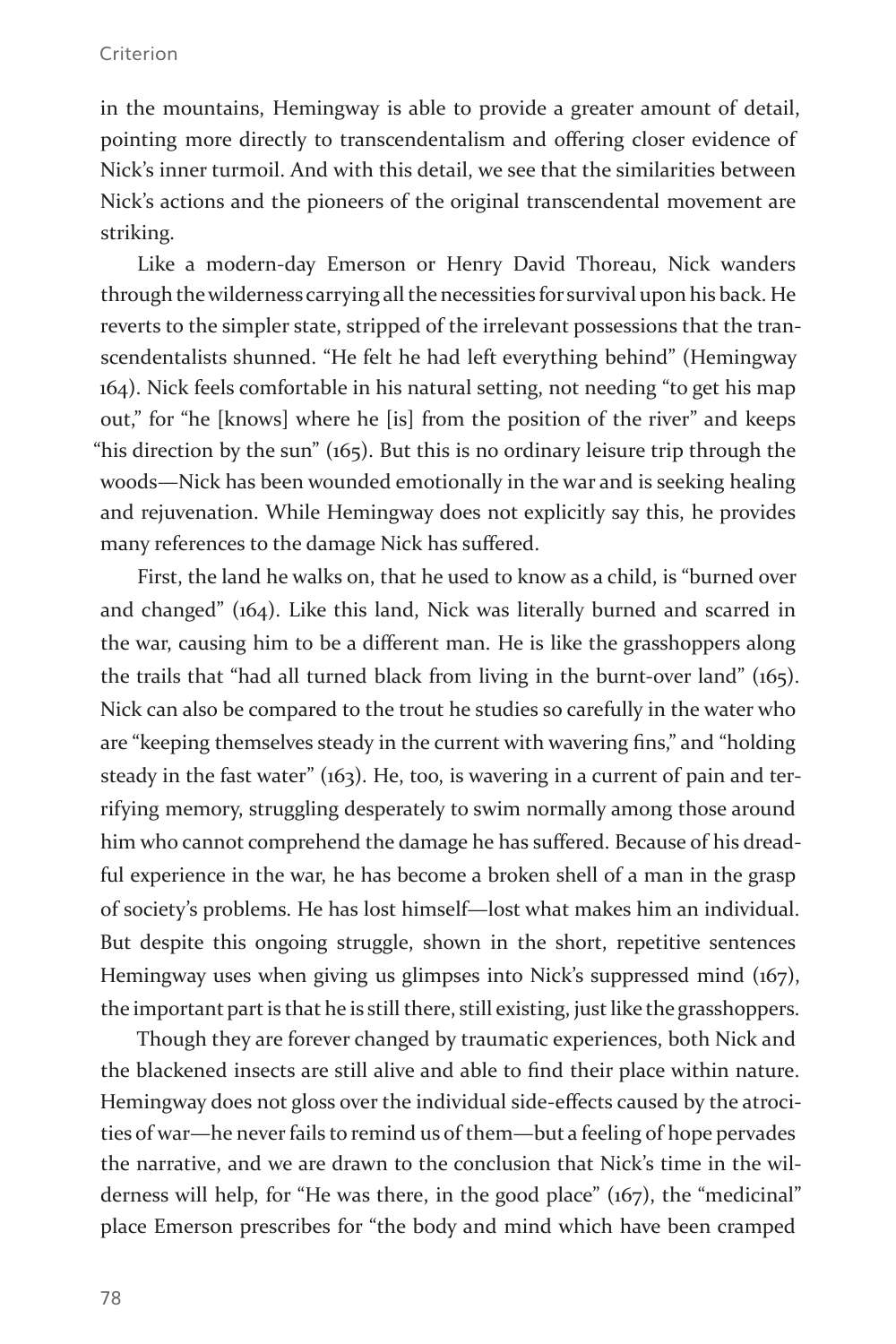by noxious work or company," or, in Nick's case, shattered by the horror of the trenches and rampant death in World War I (9). At the end of the day, while observing his modest camp neatly arranged between the trees, he notes that the pack which was once "much too heavy" as he hiked into the wilderness now looks "much smaller," showing that nature is a place where his perspectives can change and his burdens can be lifted (Hemingway 164, 167). Hemingway, in writing this story, seems to agree with Emerson's belief that when "embosomed for a season in nature . . . why should we grope among the dry bones of the past?" (1). Sure, Nick is scarred and changed by his traumatic past, but like the land destroyed by fire, "It could not all be burned. He knew that" (Hemingway 164). His time spent in nature in "Big Two-Hearted River" gives him hope, and therefore gives us further evidence that Hemingway was creating a new form of transcendentalism in his writing. But though there are obviously many similarities to the movement described by Emerson, Hemingway's is revised in one important way: with the exclusion of a connection to a higher power.

A large part of Emerson's essay "Nature" discusses the experience of being in nature as a means to connect with God in a state of transcendence. Near the beginning of the essay, he famously writes, "Standing on the bare ground my head bathed by the blithe air, and uplifted into infinite space—all mean egotism vanishes. I become a transparent eyeball. I am nothing. I see all. The currents of the Universal Being circulate through me; I am a part or particle of God" (4). Emerson sees nature not only as a pure, healing, or rejuvenating space, but one wherein a person can even become a part of God, transcending his or her mortal state. He also connects nature to morality, saying that an "ethical character so penetrates the bone and marrow of nature, as to seem the end for which it was made," that "the moral law lies at the center of nature," and that nature "shall hint or thunder to man the laws of right and wrong" (24). But this religious element of original transcendentalism does not show up in Hemingway's writing.

Though Hemingway grew up in the staunchly conservative community of Oak Park, in a "religious family," he later "attempted to eradicate in himself every vestige" of his upbringing (Meyers 5). His stories do not reinforce traditional morals of right and wrong, and his characters rarely speak about a higher power in any terms other than sarcasm and incredulity. While Jake does visit a cathedral later in the novel, no reference to religion or a higher power appears during his week in the woods, and we have no indication in "Big Two-Hearted River" that Nick is religious at all. We can safely assume that their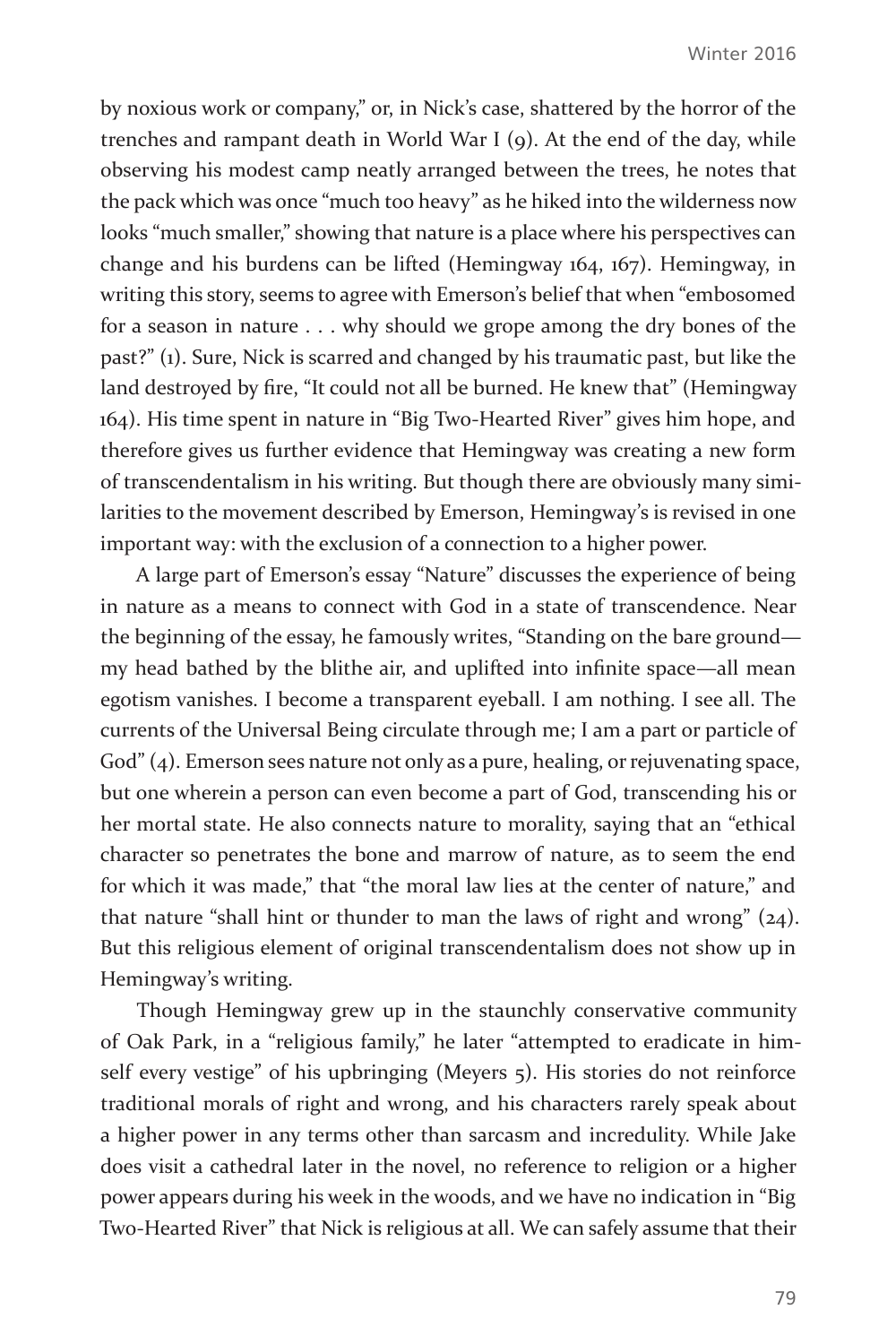#### Criterion

desires to enter the wilderness do not involve wanting to have the "currents of the Universal Being circulate" through them or to become a "particle of God" (Emerson 4–5). Instead of connecting to God in nature, they seek to come to themselves, to gain a sort of balance and renewal and feel at peace. Their journeys are spiritual in a transcendent sense, but not in a religious one, and that is perhaps because Hemingway is, first and foremost, a modernist writer.

The modernists, heavily affected by the tragedy and destruction of the early twentieth century, sought to deviate completely from tradition—meaning traditional literary forms, traditional themes, and traditional morality—in order to properly convey the senselessness of their war-torn world. And Hemingway's writing, overall, embodies these modern attitudes. He writes about war, depression, dysfunctional relationships, and former soldiers whose horrifying, in some cases life-damaging experiences continue to haunt them for a lifetime. In this context, then, it is simple to see how transcendentalism could resurface at this time, and why it would not be the same as it was originally.

Emerson's claim that "the reason why the world lacks unity, and lies broken and in heaps, is because man is disunited with himself," seems to have struck a chord with Hemingway (44). He saw a world falling apart just as Emerson saw a nation falling apart, and believed, like him, that there was only one way for people to come to their senses and transcend, only one place where rebirth and renewal could occur after what had happened in the world. And the answer was nature. Like Nick, war-torn and traumatized, the world could go back to the forests, back to the wilderness and heal. Though it would be forever changed, Hemingway believed, as Emerson did, that those who sought out nature would "enter without more wonder than the blind man feels who is gradually restored to perfect sight" (46). The realities of the changing world were frightening, but through his neo-transcendentalism Hemingway shows he believed that healing was possible, balance could be restored, and hope still flowed from the same springs where his forefathers had found it.